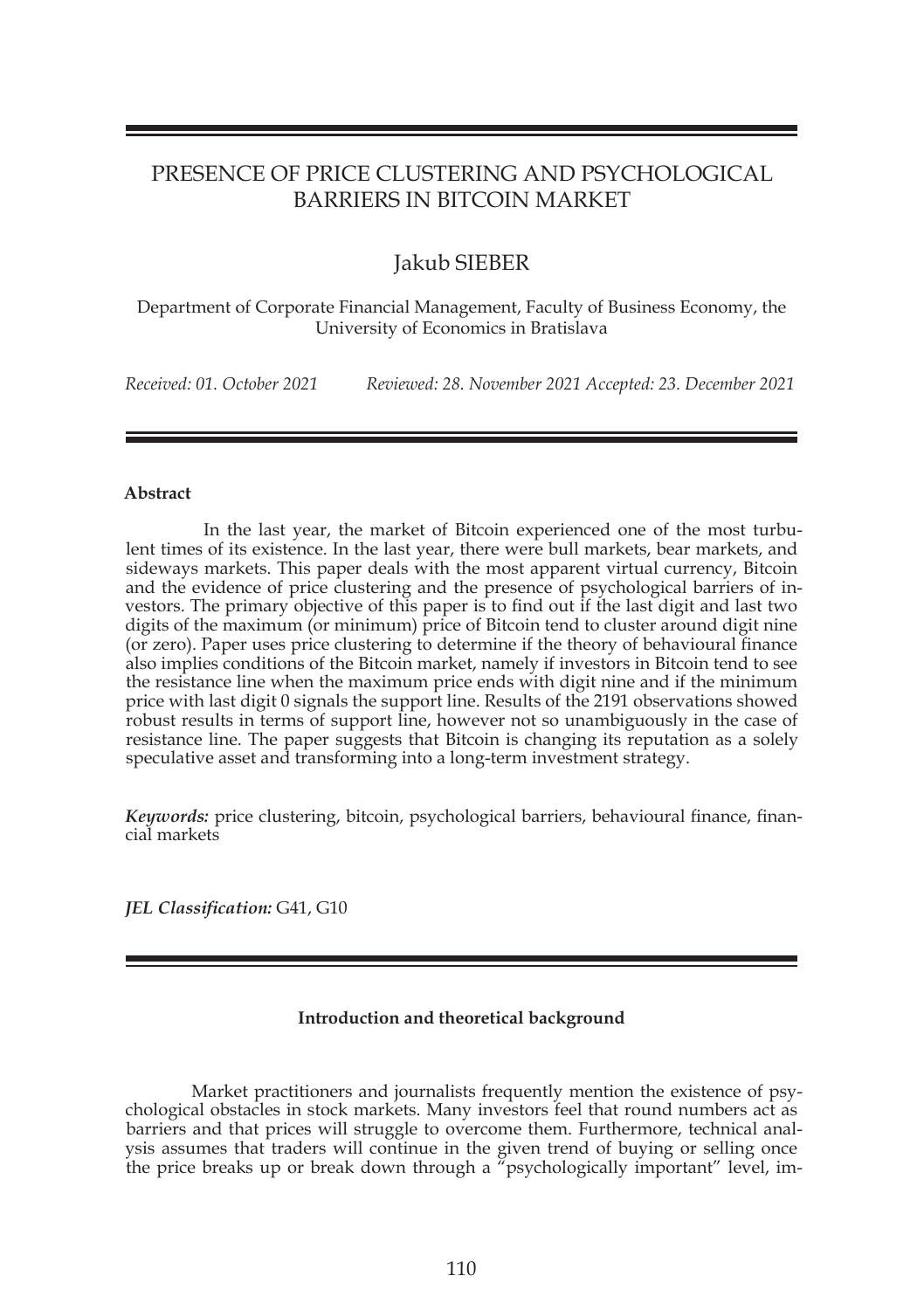plying that crossing one of these barriers may push prices up (down) more than is otherwise warranted. Frequently used terminology like "support level" and "resistance level," implying that price rises and declines may be limited until a significant barrier is breached. The presence and effects of such phenomenon were researched well in the past, mainly on stock markets and indices (Donaldson and Kim, 1993; Garzarelli et al., 2014). Later, also applied to modern financial instruments such as exchange-traded funds (ETFs) (Fonesca et al., 2021), or in a more complex way, when analysing discrepancy among territorial market structures, indices, and financial behaviour in different regions (Lobão and Pereira, 2017; Lobão and Couto, 2019). The origin of price clustering theory was significantly developed by Ball et al. (1985) as they argue that when trading, counterparties face costs associated with continued negotiations. To mitigate the costs of further negotiations, the counterparties will settle on round prices. To the extent that enough market participants behave in such a way, observed prices will cluster on round prices. From the most recent literature contributing to the topic, Baig et al. (2019) developed the theory of the relation between economic freedom and price clustering, as they claim the lack of economic freedom and policy uncertainty will contribute to the magnitude of the negotiation costs since uncertainty makes it difficult to know true, or actual equilibrium prices. Concerning the findings from cryptocurrency markets presented in Binance (2021) and Chainanalysis (2021), the adoption of cryptocurrencies is also done in countries with lower levels of economic freedom and relatively high levels of economic freedom. Baig et al. (2019b) found evidence that Bitcoin shows signs of unusual price clustering and is also related to investor sentiment, claiming a causal and positive relation between investor sentiment and the clustering of equity prices and suggesting that the microstructure patterns of price clustering in Bitcoin are to some extent similar to the equity markets.

 The use of round numbers as a foundation is significant because it has high explanatory power for several characteristics usually associated with financial markets. The anchoring effect, a well-known behavioural bias initially described by Tversky and Kahneman (1974), is the primary reason for psychological barriers in financial markets. Individuals tend to fixate ('anchor') on a prominent number while completing an estimation in an unclear scenario, even if that number is unimportant to the calculation. The existence of psychological barriers runs counter to the efficient market hypothesis since it implies that stock markets are predictable, leading to extraordinary risk-adjusted returns. Subsequently, it is possible to define behavioural financial economics as the study of behavioural economics, including how market decisions are made and the mechanisms that drive public choice (Zeiler and Teitelbaum, 2018). As a result, empirical proof for psychological barriers is essential to practitioners seeking successful tactics and the literature on market efficiency and market oddities. When applying the theory of psychological barriers to cryptocurrency, this paper deals with the claim of Ajzen (2020) as perceived behavioural control might be referred to consumers' subjective probability of inhibiting or facilitating their evaluations of a controlling factor (i.e., money, Bitcoin price in this study) in each situation or period.

 When it comes to psychological barriers at financial markets, the two most common terms are usually mentioned: resistance line and support line. Garzarelli et al. (2014) and Menkhoff (2010) argued that the technical analysis definition of support and resistance is rather qualitative than quantitative. So-called "support line" is a price level, a local minimum of the price, where the price will bounce on other occasions afterwards, whereas resistance is a price level, a local maximum of the price, where the price will bounce on other occasions afterwards. When a high number of investors see a support or resistance level, it is anticipated that the likelihood of the price bouncing off the support or resistance level to be greater than the probability of the price crossing the support or resistance level. This paper focuses on the presence of mentioned psychological barriers such as support and resistance lines in the virtual (crypto) currency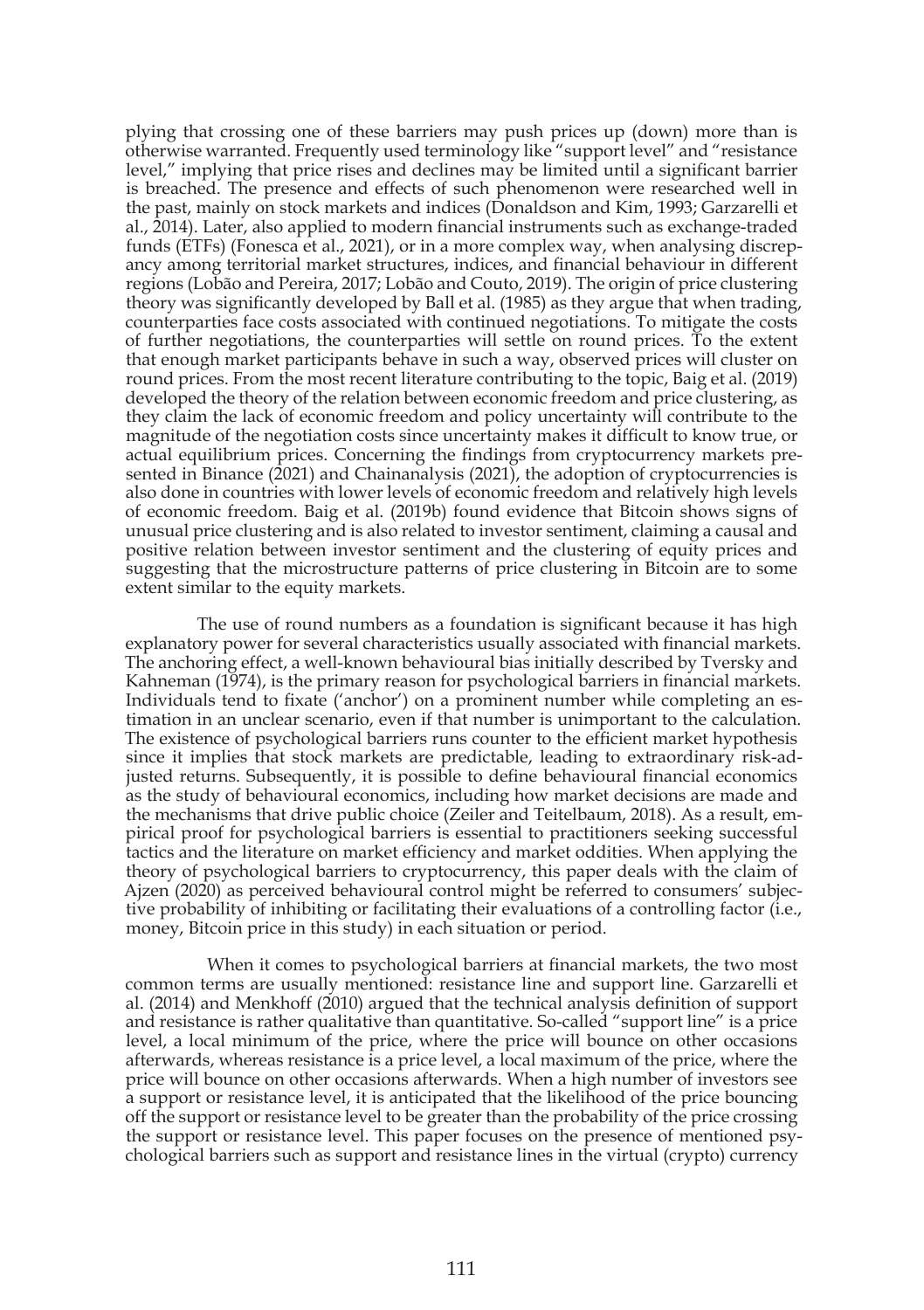market and its most dominant representative – Bitcoin.

 The cryptocurrency market or Bitcoin itself is described as a vision to establish a new financial system (Nakamoto, 2008). Behind the basic technology setup for Bitcoin (or any other virtual currency) is the idea that the classical financial system is greedy in many ways, and even though there is more and more wealth in the world, a large part of the population has no chance of achieving it. This gap between poverty and wealth is still growing. Establishing a new decentralised ecosystem of currency should help re-establish an environment where there will be far better and fairer supervision of projects, transactions, or individual participants of evidence. Despite its novel status, research about trading Bitcoin was conducted. Blau (2018), Cheah and Fry (2015) investigated the speculative behaviour of investors in the Bitcoin market. Glaser et al. (2014) argued that there are strong indications, especially if considering uninformed users approaching digital currencies, who are not primarily interested in an alternative transaction system but seek to participate in an alternative investment asset. According to a recent study by Baur and Dimpfl (2021), Bitcoin displays value characteristics over long periods. According to a study by Binance Research (2021), virtual currency owners have almost unanimous trust in the asset (97%). More than half (52%) do not consider investing in the virtual (crypto) currency as a hobby but as a means of income; 15% of virtual currency owners consider them their primary source of income. Another result of conducted survey has shown the top three reasons to invest in virtual currencies (e.g., Bitcoin) are: own cryptocurrencies as part of a long-term investment strategy (55%), disbelief in the current financial system (38%), short-term business opportunities (31%). In line with a conducted survey of Binance Research (2021), it is possible to argue that more than half of cryptocurrency owners are using cryptocurrency as an asset for longterm holdings.

 During and after the COVID-19 pandemic, consumers may need to immediately accept and use cryptocurrency as money for financial transactions at home to reduce physical interactions with others (Cheema et al., 2020). According to mentioned finding, Kim (2021) claimed that consumers' intention to accept and use Bitcoin should be studied, focusing more on the psychological aspect of money rather than its perceived technological aspects. The cryptocurrency markets are experiencing breakthroughs by implementing crypto assets into conventional financial instruments, such as ETFs. As stated by Hull (2021) and Chainanalysis (2021), there is evidence of large institutional investors investing and diversifying their funds into cryptocurrency assets (e.g., Tesla, Inc., Microsoft, Inc.) In connection with the claim about the entry of large institutional investors into the world of virtual currencies, the approval of the first hybrid ETF index, based on investing in Bitcoin's cryptocurrency futures. As La Monica (2021) stated, recently launched ETF ProShares is the first ETF fund to invest in Bitcoin futures, and in addition to ProShares, several investment firms have asked the US Securities and Exchange Commission (SEC) to launch Bitcoin ETFs.

## **Material and methods**

This paper aims to examine if there is evidence of such phenomena as psychological barriers in the most significant cryptocurrency market nowadays – Bitcoin. This paper analyses psychological barriers by observing the last digit and last two digits of maximum (minimum) prices of Bitcoin in 240 minutes intervals. To examine the existence of any psychological barriers at the resistance or support price level, it is necessary to look for evidence of price clustering. Therefore, the first hypothesis of this paper is:

 *H1*: The existence of price clustering in the last digit of Bitcoin price is present.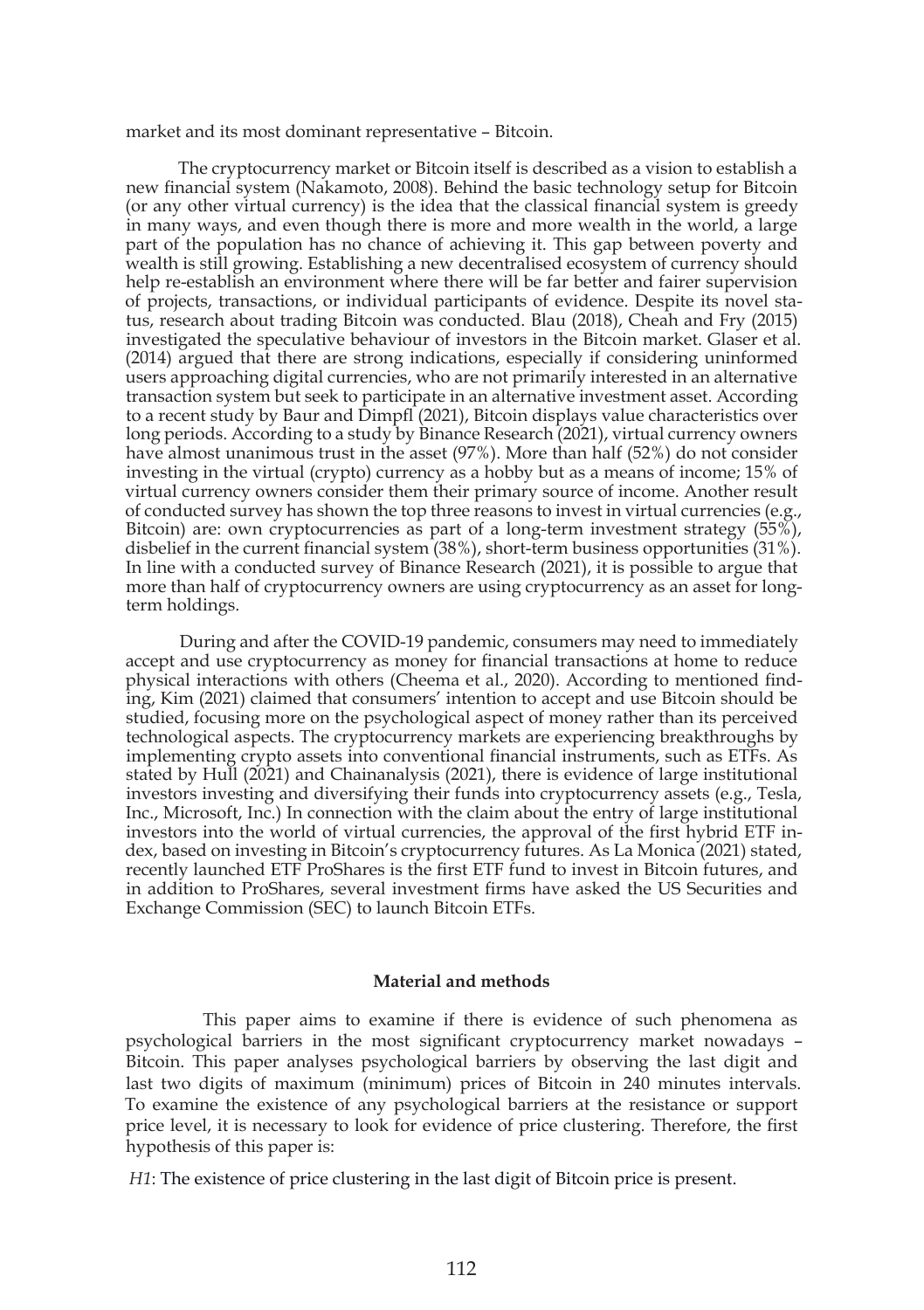The mentioned hypothesis could be rejected if it is not possible to reject the null hypothesis; thus, the last digit of Bitcoin price would be equally distributed in intervals from 0 to 9. To support *H1*, there are formulated sub hypotheses 1.1 - 1.4:

*H1.1:* Existence of price clustering of the last digit in a maximum price of Bitcoin.

*H1.2.:* Existence of price clustering of the last digit in the minimum price of Bitcoin.

 *H1.3:* Existence of price clustering of last two digits in maximum price of Bitcoin.

*H1.4:* Existence of price clustering of last two digits in minimum price of Bitcoin.

If there is evidence of price clustering in last digit and last two digits, thus it would be possible to test the second hypothesis:

*H2:* Existence of psychological barriers in prices of Bitcoin is present.

 The second hypothesis deals with the presence of clustering maximum (minimum) prices in terms of being used as a resistance (support) line for investors, as defined in behavioural finance theory(Statman and Caldwell, 1987; Garzarelli et al., 2014). Thus, the maximum prices will cluster around values close to 8, 9 or 98, 99, and minimum prices should have been a tendency to cluster around lower values like 0, 1 or 01, 11. Similarly, as the first hypothesis also second is formulated in sub hypotheses  $2.1 - 2.4$ :

*H2.1:* Presence of resistance line regarding the last digit of Bitcoin price.

*H2.2:* Presence of resistance line in terms of last two digits of Bitcoin price.

*H2.3:* Presence of support line regarding the last digit of Bitcoin price.

*H2.4:* Presence of support line in terms of last two digits of Bitcoin price.

*Data used* to analyse price clustering, and psychological barriers were obtained from the world's longest-running cryptocurrency exchange, Bitstamp, through trading platform TradingView. The whole dataset covers the period from November 1st, 2020, 00:00 UTC to November 1st, 2021, 00:00 UTC. To better capture price volatility and investor reaction, every trading day is divided into six time periods, which gives a total of 2191 records at 240 minutes intervals. In each price series in the examined period are observed variables: the opening price, maximum price, minimum price and closing price of Bitcoin.

*Methods used* to test whether the price is clustering around the last digit (or last two digits) in the opening, maximum and minimum price was Chi-Square statistics:

$$
\chi^2 = \sum_{i=1}^n \frac{(x_i - m_i)^2}{m_i} \sim \chi^{2^{k-1}}
$$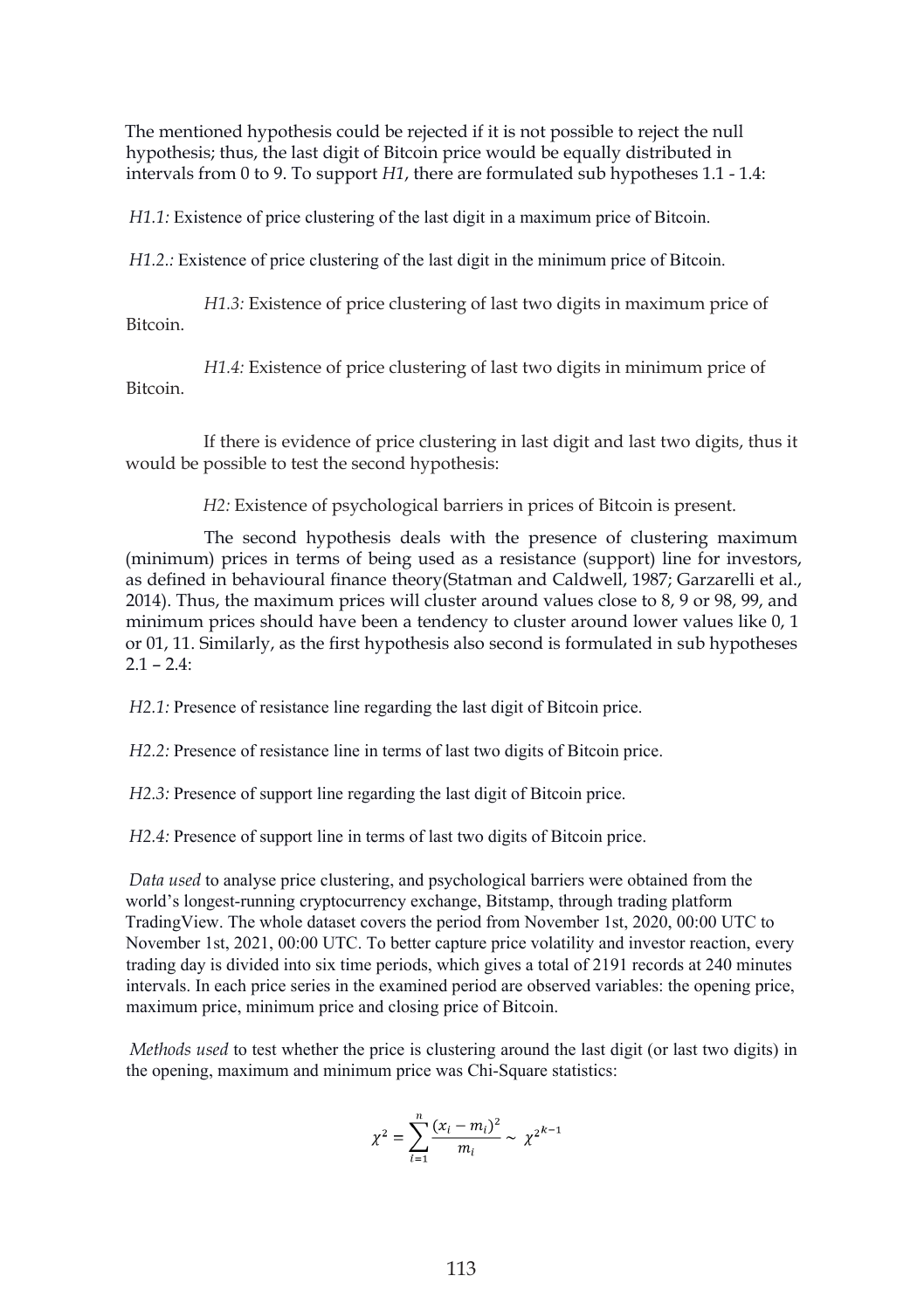where stands for the sum of observed price digit, is represented by frequency table expected value. When accessing the result of regarding its significance and p-value, the test for distribution right-tailed is used with degrees of freedom used. In this case, when examining the last digit, the number of categories k will be 10; when examining the last two digits, the number of categories *k* will be 100. As another proof of price clustering evidence and psychological barriers presence, the Kolmogorov-Smirnov test is used, as the further proof of the statistical significance, similarly to Garzarelli et al. (2014):

$$
F_n(x) = \frac{1}{n} \sum_{i=1}^n Ix_i \le x
$$
  

$$
D_n = \sup_{i} [E, x - F(x)] * \sqrt{n} \approx e^{-(D_n^2)}
$$

where stands for empirical distribution function for *n* independent equally distributed random variables. *I* represents indicator function gaining value 1 if  $\leq$ , and if otherwise, it is equal to 0. Afterwards, Kolmogorov-Smirnov statistics stand as mentioned, where symbol sup stands for supremum.

#### **Results and discussion**

#### **Descriptive statistics of data**

Table 1 contains the descriptive statistics of Bitcoin prices in the 4-hour range at exchange Bitstamp over one year. Regarding descriptive statistics and minimum and maximum values in Table 1, it is possible to state that in the selected period, Bitcoin experienced relatively significant movements in its price. It is a welcoming sign for further analysis of price clustering and psychological barriers of investors, as all three phases – bull market, bear market, and sideways market – will be incorporated in the analysis. As shown in Table 1, the values for asymmetry, skewness between -0.8 and 0.8, and kurtosis between -2 and +2, in this case, values can be considered acceptable to prove normal univariate distribution (George and Mallery, 2010).

*Table 1 Descriptive statistics of the sample. Bitcoin prices in the 4-hour range at exchange Bitstamp between November 1st,2020 and November 1st, 2021. All prices are denominated in US dollars*

|         | N    | Min      | Max      | Mean     | St. Dev.  | Skewness | Kurtosis |
|---------|------|----------|----------|----------|-----------|----------|----------|
| Opening | 2191 | 13396.35 | 66893.03 | 41403.17 | 13382.69  | $-.331$  | $-.796$  |
| Max.    | 2191 | 13458.96 | 67016.50 | 41943.3  | 13500.50  | $-.351$  | $-.779$  |
| Min.    | 2191 | 13220.31 | 66140.00 | 40802.09 | 13.240.61 | $-.309$  | $-.816$  |
| Closing | 2191 | 13402.31 | 66882.12 | 41423.91 | 13375.42  | $-.331$  | $-.795$  |

*Source: Authors processing. Data: Trading View (2021)*

#### **Testing for price clustering**

Table 2 displays the frequency of individual digits (0 – 9) in the last place of price. From the first sight, it is visible that if the last digit is 0, then there is confirmation of price clustering around this digit. As mentioned earlier, the price level represented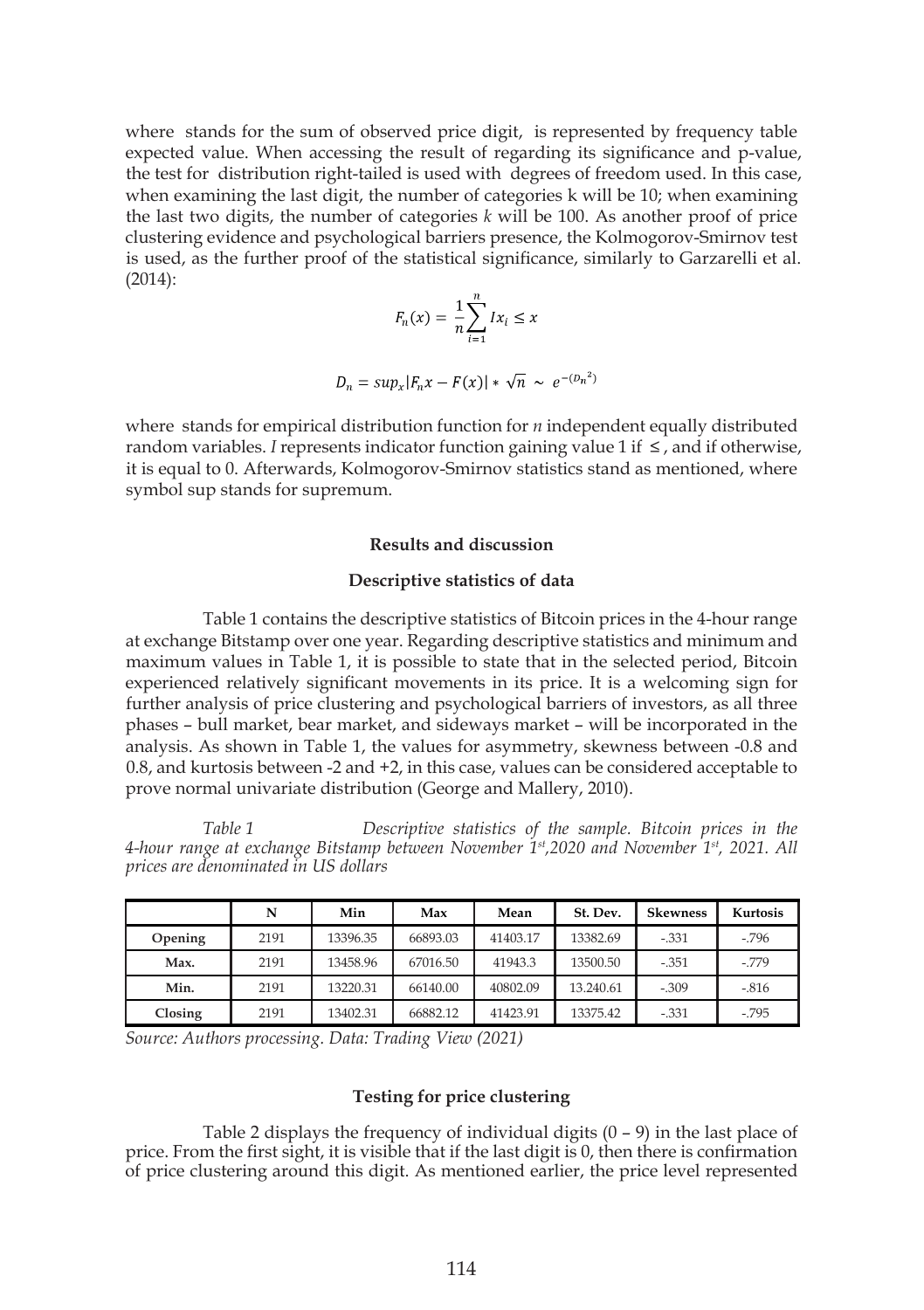by a local minimum is a support line, where investors are anticipating the pullback or reverse of the trend the price is pointing. In this sample of the four-hour window during the trading day, the price ending with 0 is clustering significantly at the minimum price; it was 447 times. On the contrary, when speaking about resistance, a price level of a local maximum of the price, it is possible to see clustering at digit 9 in terms of maximum price during a four-hour trading window, particularly 262 times what is more than 213.2 expected. To confirm mentioned evidence there is performed Chisquared test and Kolmogorov- Smirnov test (K-S test).

| <b>Last Digit</b> | Open | Max  | Min  | Close | Expected |
|-------------------|------|------|------|-------|----------|
| $\theta$          | 257  | 351  | 447  | 241   | 213.2    |
| $\mathbf{1}$      | 223  | 206  | 193  | 227   | 213.2    |
| $\overline{2}$    | 209  | 183  | 197  | 227   | 213.2    |
| 3                 | 215  | 171  | 191  | 174   | 213.2    |
| $\overline{4}$    | 207  | 192  | 166  | 228   | 213.2    |
| 5                 | 205  | 197  | 230  | 218   | 213.2    |
| 6                 | 198  | 196  | 186  | 189   | 213.2    |
| 7                 | 208  | 188  | 174  | 190   | 213.2    |
| 8                 | 188  | 186  | 154  | 209   | 213.2    |
| 9                 | 222  | 262  | 194  | 229   | 213.2    |
| <b>SUM</b>        | 2132 | 2132 | 2132 | 2132  | 2132     |

*Table 2 Frequency table of the last digit*

*Source: Authors processing. Data: Trading View (2021)*

 After completing the Chi-squared test () and K-S test computation, the significance of obtained statistics must be affirmed. In Table 3, the p-value is associated with a distribution with 10 degrees of freedom. The significance level is set to alpha  $\alpha$  = 0.05. If the p-value is less than 0.05, the null hypothesis of independence can be rejected. In terms of the maximum and minimum price of Bitcoin, it is possible to see both the test and K-S test rejecting the null hypothesis. Prices ending with 0 are usually clustered at the minimum price, which might lead to the assumption that there is a presence of a support line. Therefore, it is possible to claim the existence of price clustering.

 Similarly, it is possible to claim that maximum prices are usually clustered when the last digit is 9. After confirming hypotheses H1.1 and H1.2, the same procedure for prices with the last two digits is performed to test if there is a presence of price clustering. Results are displayed in Table 4.

*Table 3 Chi-squared test and Kolmogorov-Smirnov test for price clustering for the last digit*

|             | Open    | Max.     | Min      | $\bigcap$ ose |
|-------------|---------|----------|----------|---------------|
| Chi-squared | 14.5947 | 124.2852 | 302.4653 | 20.2795       |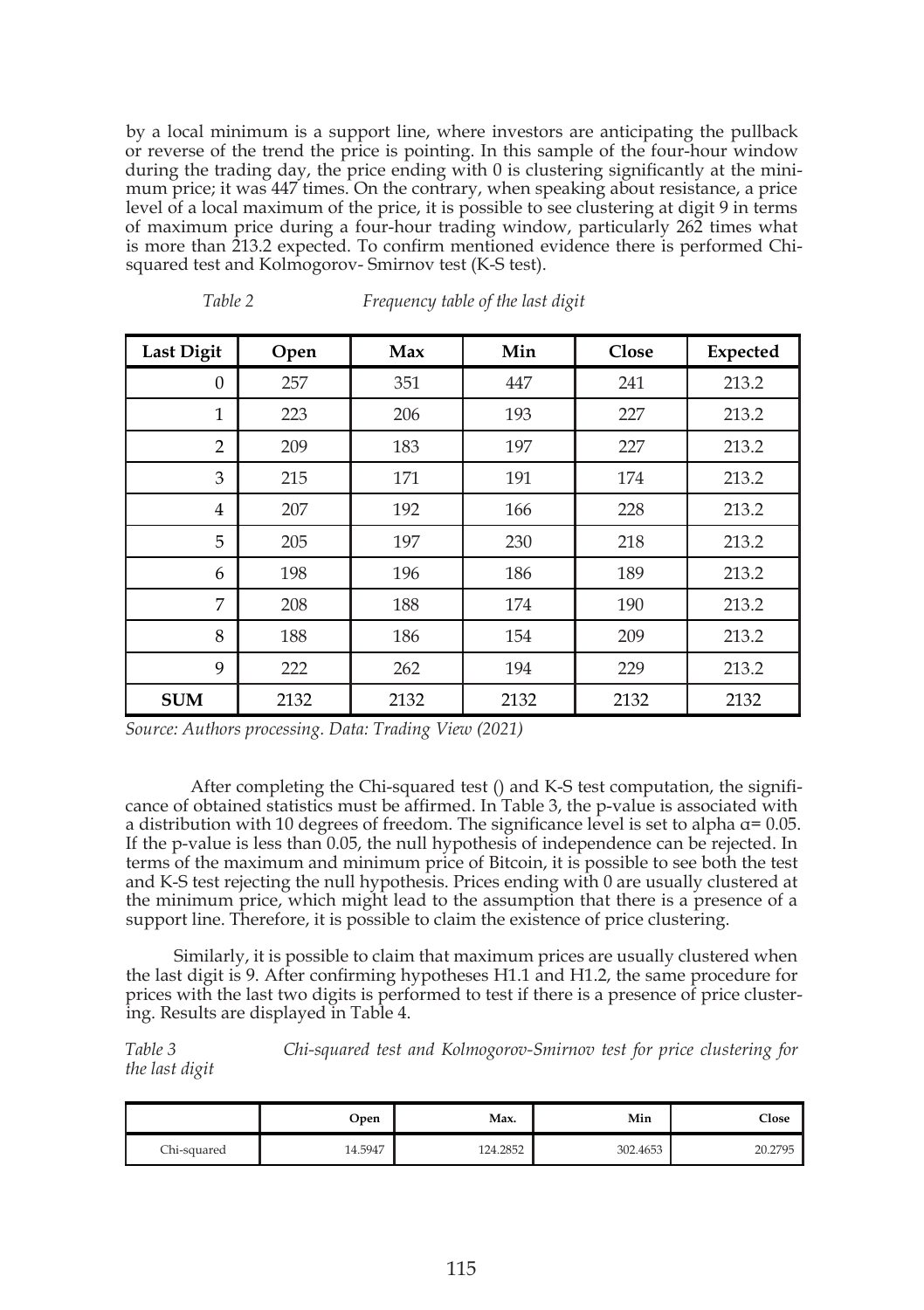| p-value  | 0.1027 | 0.0000 | 0.0000 | 0.0163 |
|----------|--------|--------|--------|--------|
| K-S test | 1.1608 | 2.9844 | 5.0635 | 1.1999 |
| p-value  | 0.2599 | 0.001  | 0.0000 | 0.2370 |

*Source: Authors processing. Data: Trading View (2021)*

*Table 4 Chi-squared test and Kolmogorov-Smirnov test for price clustering for the last two digits*

|             | Open     | Max.     | Min      | Close    |
|-------------|----------|----------|----------|----------|
| Chi-squared | 153.3633 | 495.4902 | 995.9922 | 171.3462 |
| p-value     | 0.0004   | 0.0001   | 0.0000   | 0.0002   |
| K-S test    | 0.82443  | 2.0120   | 3.1356   | 1.1301   |
| p-value     | 0.5068   | 0.0175   | 0.0001   | 0.2788   |

*Source: Authors processing. Data: Trading View (2021)*

## **Testing for psychological barriers**

*line – last digit*

*Table 5 Testing for psychological barriers – resistance and support* 

|            | Chi-squared | K-S test |
|------------|-------------|----------|
| Resistance | 58.4873     | 2.0358   |
| p-value    | 0.0000      | 0.0159   |
| Support    | 175.0059    | 4.1149   |
| p-value    | 0.0000      | 0.0000   |

*Source: Authors processing. Data: Trading View (2021)*

*Table 6 Testing for psychological barriers – resistance and support line – last two digits*

|            | Chi-squared | K-S test |
|------------|-------------|----------|
| Resistance | 320.1359    | 1.3673   |
| p-value    | 0.0000      | 0.1542   |
| Support    | 479.5996    | 2.5423   |
| p-value    | 0.0000      | 0.0016   |

*Source: Authors processing. Data: Trading View (2021)*

After testing for the evidence of price clustering, which was confirmed by and the K-S test in both situations – minimum prices ending with digits 0, 01, and 00, also maximum prices ending with 9, 99, and 98. Tables 5 and 6 illustrate results of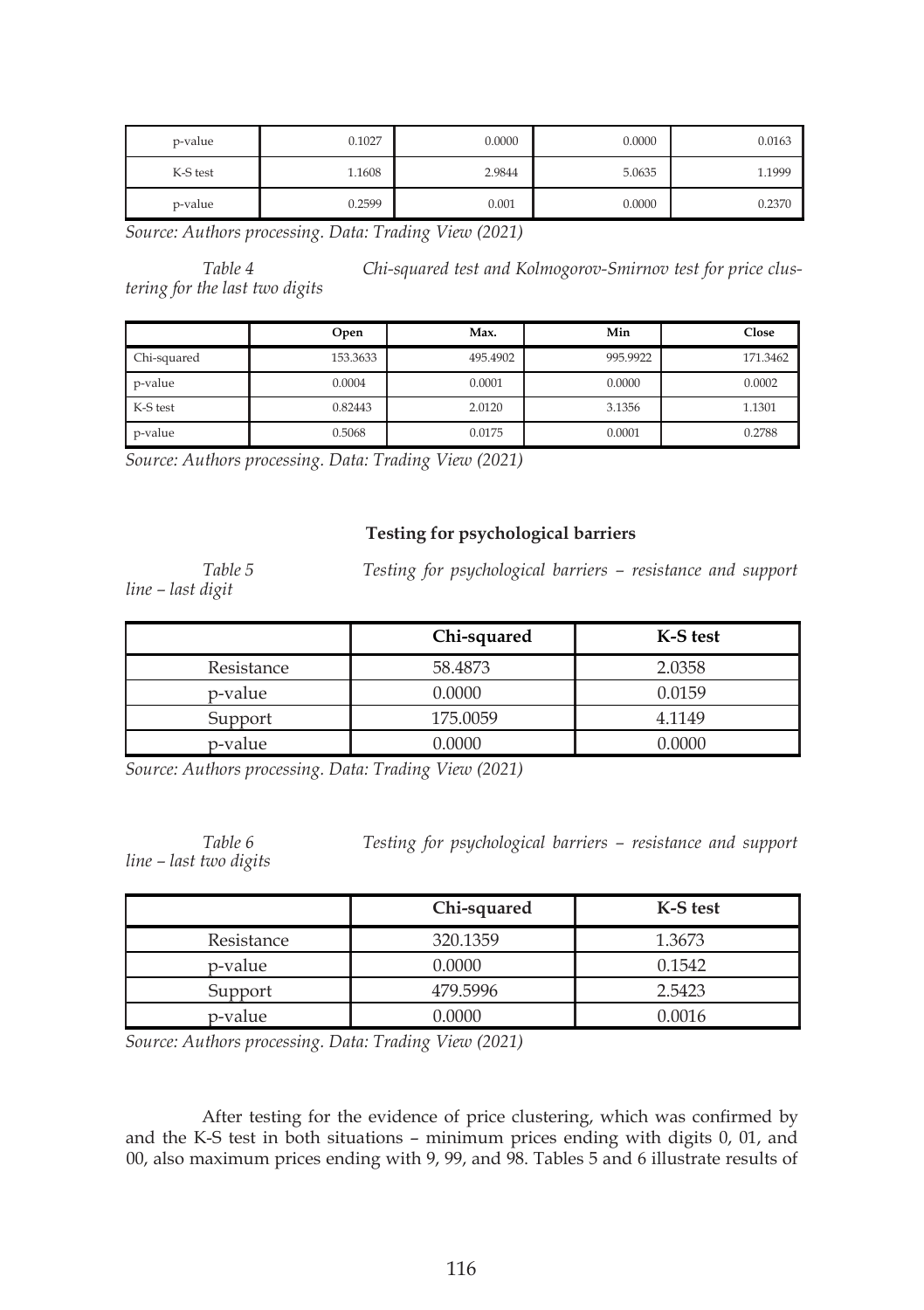testing for psychological barriers. In the case of the support line, it is possible to state that there is a support line in both cases when analysing the last digit or last two digits, as the *p-value* is less than 0.05 for both performed tests. However, in the case of the resistance line, the psychological barriers are not as explicit as in the support line. In table 6, it is possible to observe that the p-value of the K-S test for the resistance line is significantly higher than 0.05. Thus, the results from Table 6 are not robust, so there is not enough evidence to reject the null hypothesis to *H2.2.*

## **Conclusion**

 In this paper, the testing for price clustering of minimal and maximal prices was done in the concrete at the market of virtual currency Bitcoin. Based on results in Tables 3 and 4, it is possible to claim that the existence of price clustering in the last digit(s) of Bitcoin price is present. Thus, the statement might be that the minimum price tends to cluster around the last digit 0 or the last two digits 00 and 01. However, it might be stated that the maximum price tends to cluster around the last digit nine or the last two digits 99 and 98. All null sub hypotheses for *H1.1*, *H1.2*, *H1.3* and *H1.4* were successfully rejected. The presented results are in line with the research done by Narayan (2022), who investigated price clustering at the oil market during COVID-19 pandemics. It can be stated that COVID-19 has not changed the occurrence of price clustering in the cryptocurrency market of Bitcoin as well as other more conventional financial markets. Thus, the presented results are in line with the research of Kim (2021), as Bitcoin fulfil similar signs as stocks or money when it comes to price clustering or the psychological behaviour of possessors.

 Well-functioning markets are essential for ensuring that prices reach their equilibrium points. The prevalence of price clustering in many asset markets, particularly in the Bitcoin market, indicates that there might be some frictions preventing the formulation of equilibrium pricing. According to our study, one of these frictions might be due to people's fondness for round numbers. Other conflicts are undoubtedly possible. However, the structure of price clustering might be in question.

 From the presented results, a question for future research arises: *How is the structure of price clustering changing in the Bitcoin market?* To analyse changes in the price clustering structure of Bitcoin assets, it would be interesting to apply the methodology to a larger sample, especially at more actual data depicting the rise of ETFs backed by Bitcoin futures contracts and Bitcoin slump in December 2021 and January 2022. Das and Kadapakkam (2018) provided evidence that algorithm trading has adverse effects on price clustering, as the clusters are weakening and diminishing when studying their presence at conventional financial assets as backed by ETFs. Comparison of the cryptocurrency market and other stock markets using ETFs for a longer time might be interesting if there is also the relationship between bitcoin-based ETFs to weaken the occurrence of price clustering.

 According to the results, it might be stated that there is the presence of psychological barriers, particularly at the level of the support line. The Chi-squared test and Kolmogorov-Smirnov test showed robust results (Table 5 and 6) when testing for support lines. However, the results for the resistance line were not robust. The chi-squared test claimed statistical significance in both situations regarding the price last digit and last two digits. On the other hand, the Kolmogorov-Smirnov test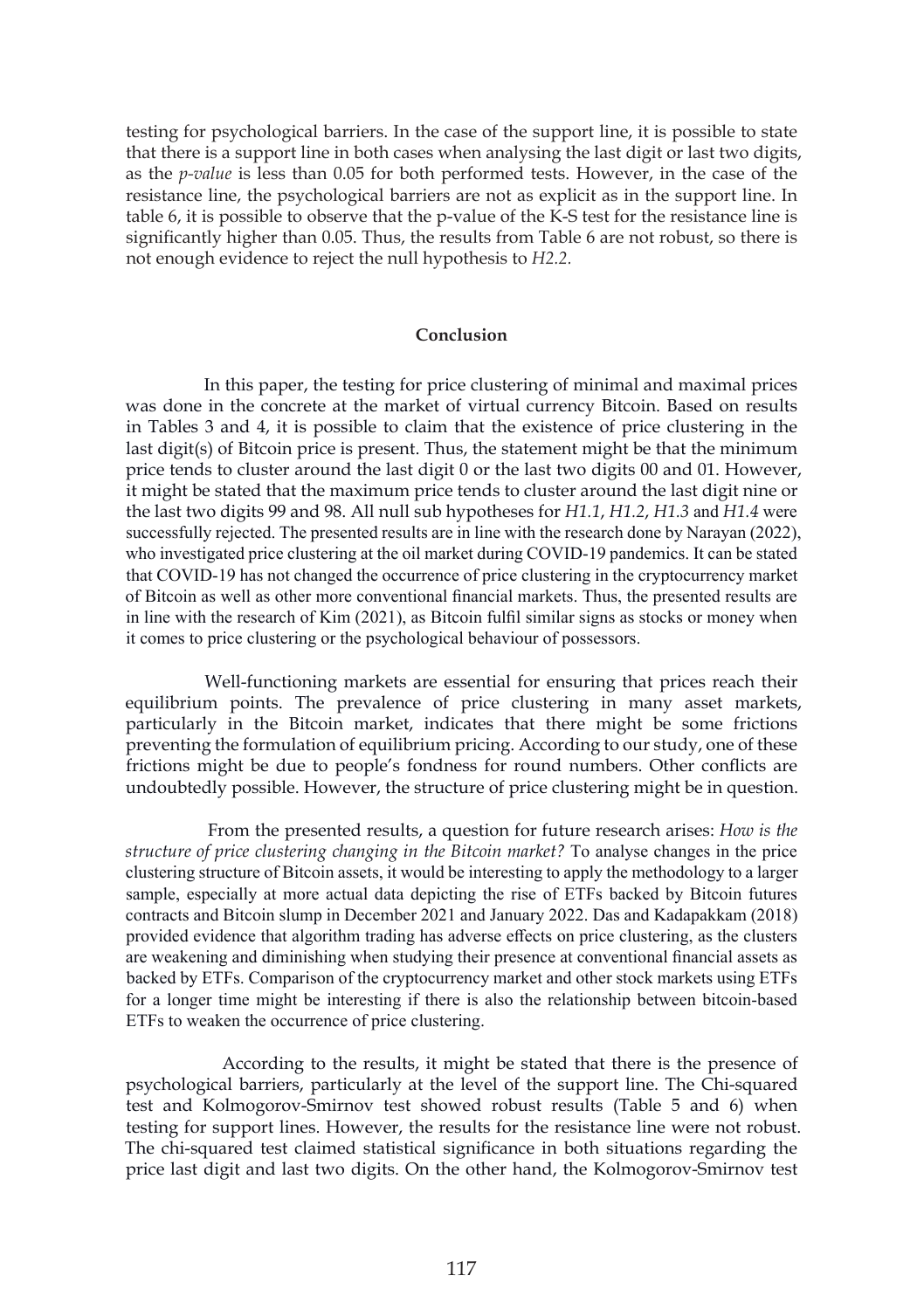is not statistically significant for the resistance level at two digits. Therefore, it is not possible to reject the null hypothesis of *H2.2. It* cannot be unambiguously claimed there is a psychological barrier at the last two digits of the maximum price of Bitcoin – therefore no evident presence of a resistance line as described by the theory of behavioural finance.

 Presented results support evidence that Bitcoin is not only a solely speculative financial asset. Based on results, that resistance line is not so significant according to behavioural finance theory; it is in line with claims that Bitcoin is growing into a long-term investment strategy asset. Missing evidence of a significant resistance line might be interpreted as investors seeing the price rising; they are not selling their assets (Bitcoins); they are holding it as a part of their long-term strategic investment in the belief that the value of Bitcoin will be rising in the future. On the other hand, evidence of support line is quite evident. That can be interpreted as price decrease at a certain level; investors tend to buy more assets because they believe in value growth in future.

## **Bibliography**

- 1. Ajzen, I. (2020). The theory of planned behaviour: Frequently asked questions. *In Human Behavior and Emerging Technologies*.http:// doi:10.1002/hbe2.195
- 2. Baig, A. S., Blau, B. M., & Whitby, R. J. (2019). Price clustering and economic freedom: The case of cross-listed securities. *In Journal of Multinational Financial Management*. http://doi:10.1016/j.mulfin.2019.04.002
- 3. Baig, A., Blau, B. M., & Sabah, N. (2019b). Price clustering and sentiment in bitcoin. *In Finance Research Letters*, 29, 111–116. http://doi:10.1016/j.frl.2019.03.013
- 4. Ball, C. A., Torous, W. N., & Tschoegl, A. E. (1985). The degree of price r esolution: The case of the gold market. *In Journal of Futures Markets*, 5(1), 29–43. http://doi:10.1002/fut.3990050105
- 5. Baur, D., G. & Dimpfl, T. (2021). The volatility of Bitcoin and its role as a medium of exchange and a store of value. In *Empirical Economics*, vol. 61, p. 2663 – 2683, (2021). http://doi.org/10.1007/s00181-020-01990-5
- 6. Binance research. (2021). 2021 Global Crypto User Index. http://research.binance.com/en/analysis/global-crypto-user-index-2021
- 7. Blau, B., M. (2018). Price dynamics and speculative trading in Bitcoin. *In Research in International Business and Finance,* Vol. 43, p. 15 – 21, January (2008). http://doi.org/10.1016/j.ribaf.2017.07.183
- 8. Chainanalysis. (2021). The 2021 Geography of Cryptocurrency Report. Analysis of Geographic Trends in Cryptocurrency Adoption and Usage. October (2021). http://go.chainalysis.com/2021-geography-of-crypto.html
- 9. Cheah, E. & Fry, J. (2015). Speculative bubbles in Bitcoin markets? An empirical investigation into the fundamental value of Bitcoin. In *Economic Letters,* Vol. 130, p. 32 – 36, May (2015). http://doi.org/10.1016/j.econlet.2015.02.029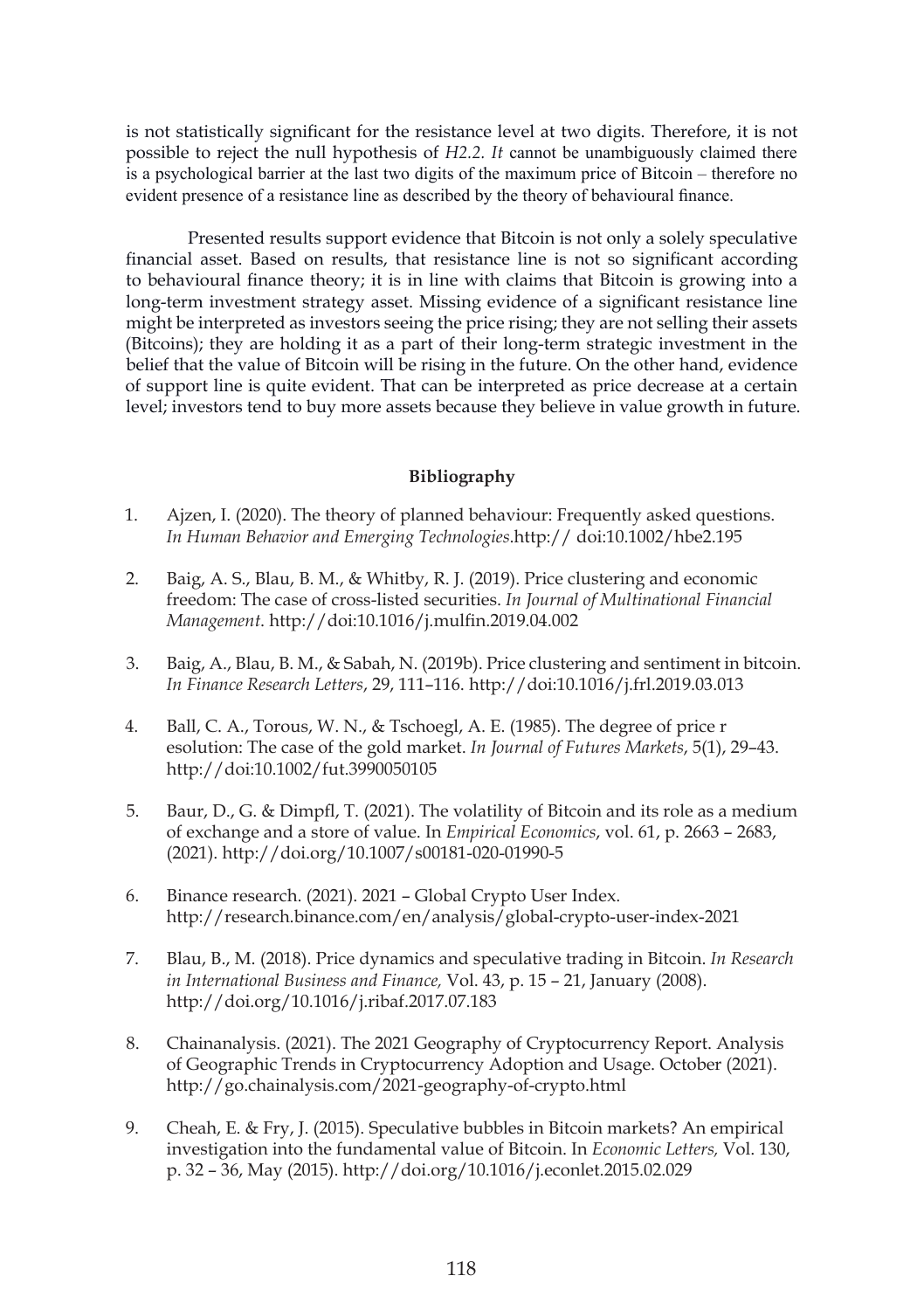- 10. Cheema, M., A., Faff, R., W., & Szulczuk, K. (2020). The 2008 global financial crisis and COVID-19 pandemic: how safe are the safe haven assets? Covid Economics, Vetted and Real-Time Papers (2020), pp. 88-115, 34. http://dx.doi.org/10.2139/ssrn.3590015
- 11. Das, S., & Kadapakkam, P., R. (2018). Machine over Mind? Stock price clustering in the era of algorithmic trading. *In The North American Journal of Economics and Finance*. http://doi:10.1016/j.najef.2018.08.014
- 12. Donaldson, R. G. & Kim, H., Y. (1993). Price barriers in the Dow Jones Industrial average. In *Journal of Financial and Quantitative Analysis* 28, no. 3 (1993): 313–30. http://doi.org/10.2307/2331416
- 14 Fonesca, V., Pacheco, L., M. & Lobão, J. (2021). Psychological barriers in the markets for ADRs and ETFs. In J. Lobão (Eds.). *In New Advances in Behavioural Finance*, (cap. 7, pp. 111-141). Cambridge: Cambridge Scholars Publishing. http://hdl.handle.net/11328/3526
- 15. Garzarelli, F., Cristelli, M., Pompa, G., Zaccaria, A. & Pietronero, L. (2014). Memory effects in stock price dynamics: evidences of technical trading. *In Scientific Reports*, 4, 4487. http://doi.org/10.1038/srep04487
- 16. George, D., & Mallery, M. (2010). SPSS for Windows Step by Step: A Simple Guide and Reference, 17.0 update (10a ed.) Boston: Pearson.
- 17. Glaser, F., Zimmermann, K., Haferkorn, M., Weber, M. & Siering, M. (2014). Bitcoin – Asset or Currency? Revealing Users Hidden Intentions. ECIS (2014), Tel Aviv. http://ssrn.com/abstract=2425247
- 18. Hull, D. (2021). Tesla Holds Fast to Its Pioneering Investment in Bitcoin. In Bloomberg Cryptocurrencies. http://www.bloomberg.com/news/ articles/2021-10-20/tesla-holds-fast-to-its-pioneering-investment-in-bitcoin
- 19. Kim, M. (2021). A psychological approach to Bitcoin usage behaviour in the era of COVID-19: Focusing on the role of attitudes toward money. *In Journal of Retailing and Consumer Services*, 62, 102606. http://doi:10.1016/j.jretconser.2021.102
- 20. La Monica, P., R. (2021). The first bitcoin ETF finally begins trading. CNN Business. http://edition.cnn.com/2021/10/19/investing/bitcoin-etfproshares-bito/index.html
- 21. Lobão, J. & Couto, M. (2019). Are there psychological barriers in Asian stock markets? *In Asian Academy of Management Journal of Accounting and Finance* Vol. 15, No. 1, 83–106, (2019). http://doi.org/10.21315/aamjaf2019.15.1.4
- 22. Lobão, J. & Pereira, C. (2017). Psychological barriers in stock market indices: Evidence from four southern European countries. *In Cuadernos de Economí*a (2017) 40, 268-278. http://dx.doi.org/10.1016/j.cesjef.2016.10.005
- 23. Menkhoff, L. (2010). The Use of Technical Analysis of Fund Managers: